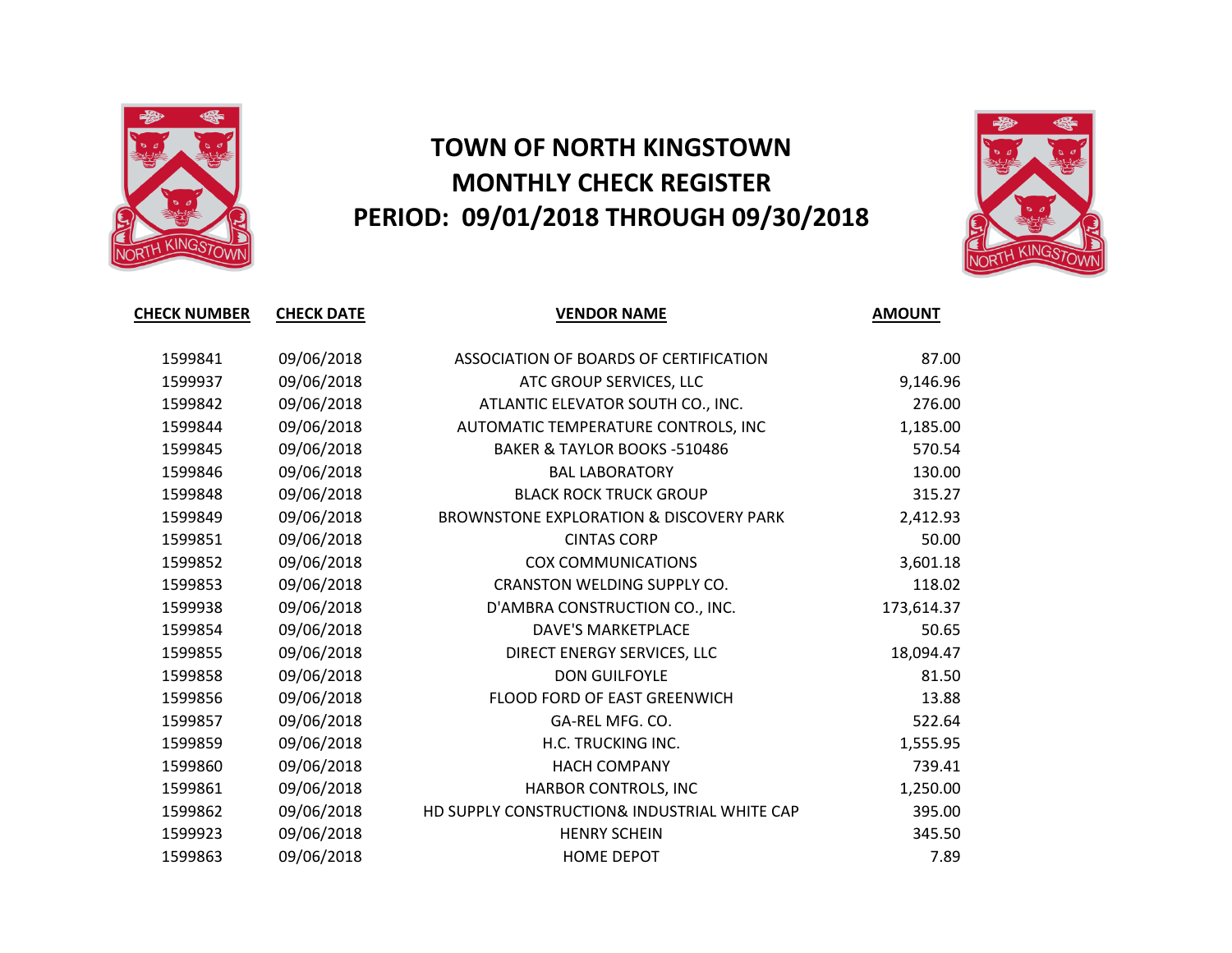| 1599864 | 09/06/2018 | <b>HOME DEPOT</b>                    | 20.97    |
|---------|------------|--------------------------------------|----------|
| 1599865 | 09/06/2018 | <b>HOME DEPOT</b>                    | 24.44    |
| 1599866 | 09/06/2018 | <b>HOME DEPOT</b>                    | 69.60    |
| 1599867 | 09/06/2018 | <b>HOME DEPOT</b>                    | 80.70    |
| 1599868 | 09/06/2018 | <b>HOME DEPOT</b>                    | 97.72    |
| 1599869 | 09/06/2018 | <b>HOME DEPOT</b>                    | 114.85   |
| 1599870 | 09/06/2018 | <b>HOME DEPOT</b>                    | 120.01   |
| 1599871 | 09/06/2018 | HOME DEPOT                           | 125.74   |
| 1599872 | 09/06/2018 | <b>HOME DEPOT</b>                    | 159.89   |
| 1599873 | 09/06/2018 | <b>HOME DEPOT</b>                    | 210.93   |
| 1599874 | 09/06/2018 | <b>HOME DEPOT</b>                    | 409.94   |
| 1599875 | 09/06/2018 | <b>HOME DEPOT</b>                    | 500.00   |
| 1599876 | 09/06/2018 | <b>HOME DEPOT</b>                    | 785.01   |
| 1599877 | 09/06/2018 | HOWARD JOHNSON, INC.                 | 952.51   |
| 1599878 | 09/06/2018 | HOWARD P. FAIRFIELD L L C            | 109.01   |
| 1599879 | 09/06/2018 | <b>INGRAM BOOK GROUP</b>             | 33.03    |
| 1599880 | 09/06/2018 | INTERSTATE DIESEL EQUIP SERVICE, INC | 765.91   |
| 1599881 | 09/06/2018 | JAMES THOMPSON NATIVE LUMBER INC.    | 328.00   |
| 1599883 | 09/06/2018 | <b>KATHRYN RICHTER</b>               | 100.00   |
| 1599915 | 09/06/2018 | <b>KENNETH QUATTRINI JR</b>          | 879.25   |
| 1599886 | 09/06/2018 | <b>KRISTI MASON</b>                  | 88.97    |
| 1599924 | 09/06/2018 | <b>LESLEY SQUILLANTE</b>             | 862.89   |
| 1599939 | 09/06/2018 | LIBRARY STORE, INC.                  | 2,193.10 |
| 1599940 | 09/06/2018 | LIKARR, INC.                         | 3,818.00 |
| 1599882 | 09/06/2018 | <b>LLOYD KAPLAN</b>                  | 350.00   |
| 1599885 | 09/06/2018 | <b>MARIE MARCOTTE</b>                | 367.11   |
| 1599887 | 09/06/2018 | MCCAILIN, LLC                        | 4,020.00 |
| 1599847 | 09/06/2018 | MICHAEL BERNDT                       | 665.00   |
| 1599926 | 09/06/2018 | MICHAEL L. TAYLOR                    | 60.28    |
| 1599888 | 09/06/2018 | <b>MIDWEST TAPE</b>                  | 725.66   |
| 1599889 | 09/06/2018 | MITCHELL TRUCK & EQUIPMENT REPAIR    | 1,942.34 |
| 1599890 | 09/06/2018 | MT. PLEASANT ALARMS                  | 225.00   |
| 1599891 | 09/06/2018 | <b>NATIONAL GRID</b>                 | 3,558.88 |
| 1599892 | 09/06/2018 | <b>NATIONAL GRID</b>                 | 19.47    |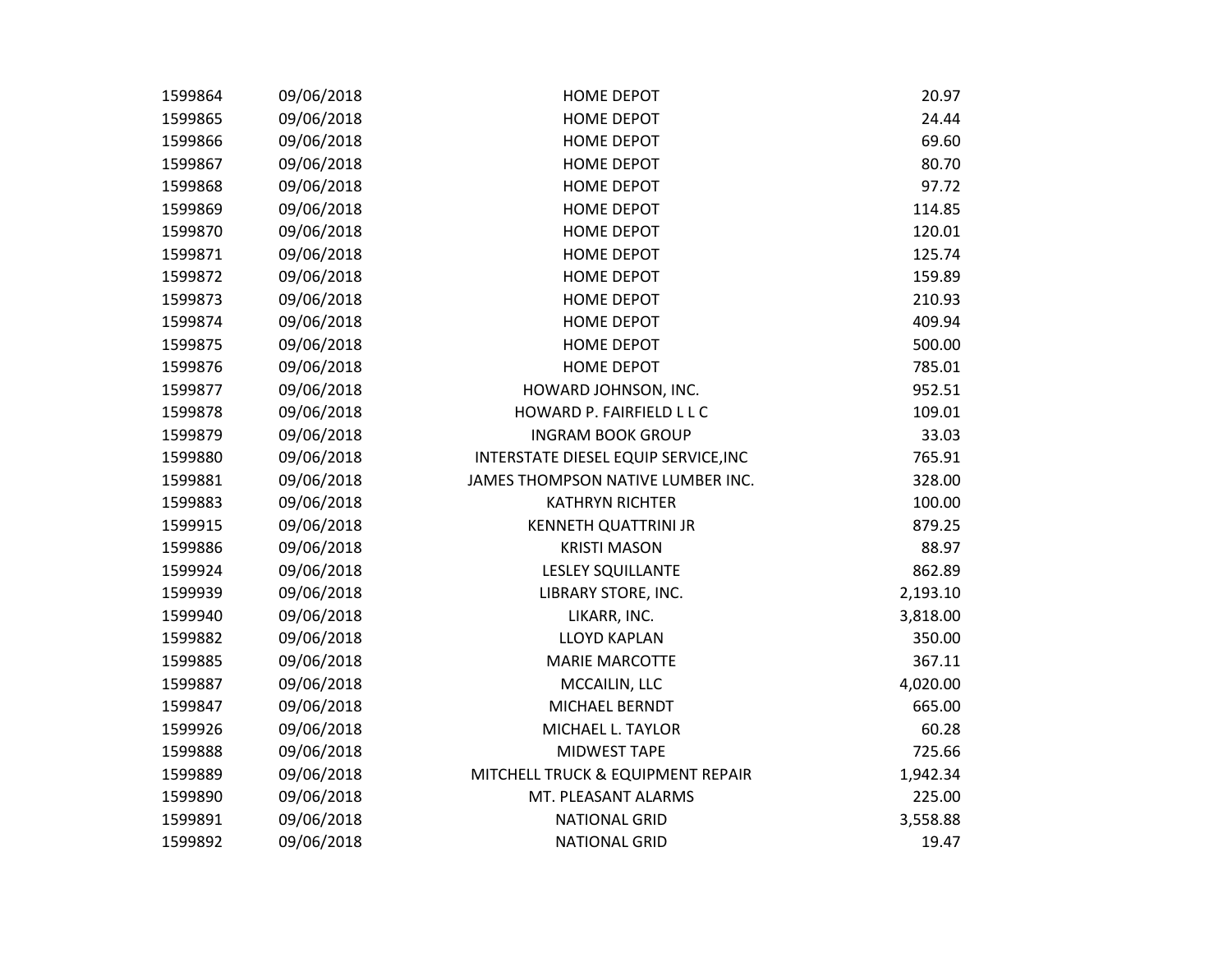| 1599893 | 09/06/2018 | <b>NATIONAL GRID</b>                     | 22.92    |
|---------|------------|------------------------------------------|----------|
| 1599894 | 09/06/2018 | <b>NATIONAL GRID</b>                     | 75.19    |
| 1599895 | 09/06/2018 | <b>NATIONAL GRID</b>                     | 307.20   |
| 1599896 | 09/06/2018 | <b>NATIONAL GRID</b>                     | 27.41    |
| 1599897 | 09/06/2018 | NEWPORT PLAYHOUSE & CABARET RESTAUR      | 500.00   |
| 1599901 | 09/06/2018 | NK BUS CONTRACTORS INC.                  | 242.00   |
| 1599898 | 09/06/2018 | <b>NK COLOR HOUSE</b>                    | 72.73    |
| 1599899 | 09/06/2018 | NK POLICE DEPARTMENT                     | 216.28   |
| 1599900 | 09/06/2018 | NK POLICE DEPARTMENT                     | 216.28   |
| 1599902 | 09/06/2018 | NORTHEAST BATTERY & ALTERNATOR LLC       | 185.92   |
| 1599905 | 09/06/2018 | <b>NRPA</b>                              | 175.00   |
| 1599906 | 09/06/2018 | OCEAN STATE TIRE CO., INC.               | 115.00   |
| 1599907 | 09/06/2018 | ORGANIZING IN RI, LLC                    | 100.00   |
| 1599908 | 09/06/2018 | PETERSON OIL SERVICE, INC.               | 3,223.44 |
| 1599909 | 09/06/2018 | PIER ICE PLANT                           | 76.50    |
| 1599910 | 09/06/2018 | <b>PITNEY BOWES</b>                      | 754.75   |
| 1599911 | 09/06/2018 | PLEASANT STREET WHARF, INC.              | 277.18   |
| 1599912 | 09/06/2018 | PRINT WORLD                              | 220.13   |
| 1599913 | 09/06/2018 | PROQUEST LLC                             | 1,477.00 |
| 1599916 | 09/06/2018 | <b>QUONSET POINT TRUCK &amp; TRAILER</b> | 1,360.80 |
| 1599917 | 09/06/2018 | RAPS AUTO PARTS SUPPLY, INC.             | 416.89   |
| 1599941 | 09/06/2018 | RAY-JURGEN CO, LLC                       | 900.00   |
| 1599919 | 09/06/2018 | RI HOUSING & MORTGAGE FINANCE CORP.      | 3,168.87 |
| 1599920 | 09/06/2018 | RI INTERLOCAL RISK MANAGEMENT TRUST      | 6,271.21 |
| 1599921 | 09/06/2018 | RI POLICE CHIEF'S ASSOCIATION            | 315.00   |
| 1599918 | 09/06/2018 | <b>RIPAC</b>                             | 2,000.00 |
| 1599942 | 09/06/2018 | RONNIES TOWING AND RECOVERY              | 250.00   |
| 1599922 | 09/06/2018 | SALK'S HARDWARE & MARINE INC.            | 211.69   |
| 1599903 | 09/06/2018 | SECRETARY OF STATE, STATE OF R.I.        | 80.00    |
| 1599904 | 09/06/2018 | SECRETARY OF STATE, STATE OF R.I.        | 80.00    |
| 1599943 | 09/06/2018 | SHIPMAN'S FIRE EQUIPMENT CO INC          | 7,190.00 |
| 1599843 | 09/06/2018 | <b>STATE OF RHODE ISLAND</b>             | 1,050.00 |
| 1599850 | 09/06/2018 | <b>STEVE BURKE PRODUCTIONS</b>           | 125.00   |
| 1599925 | 09/06/2018 | STRICKLIN HOSPITALITY GROUP LLC          | 65.00    |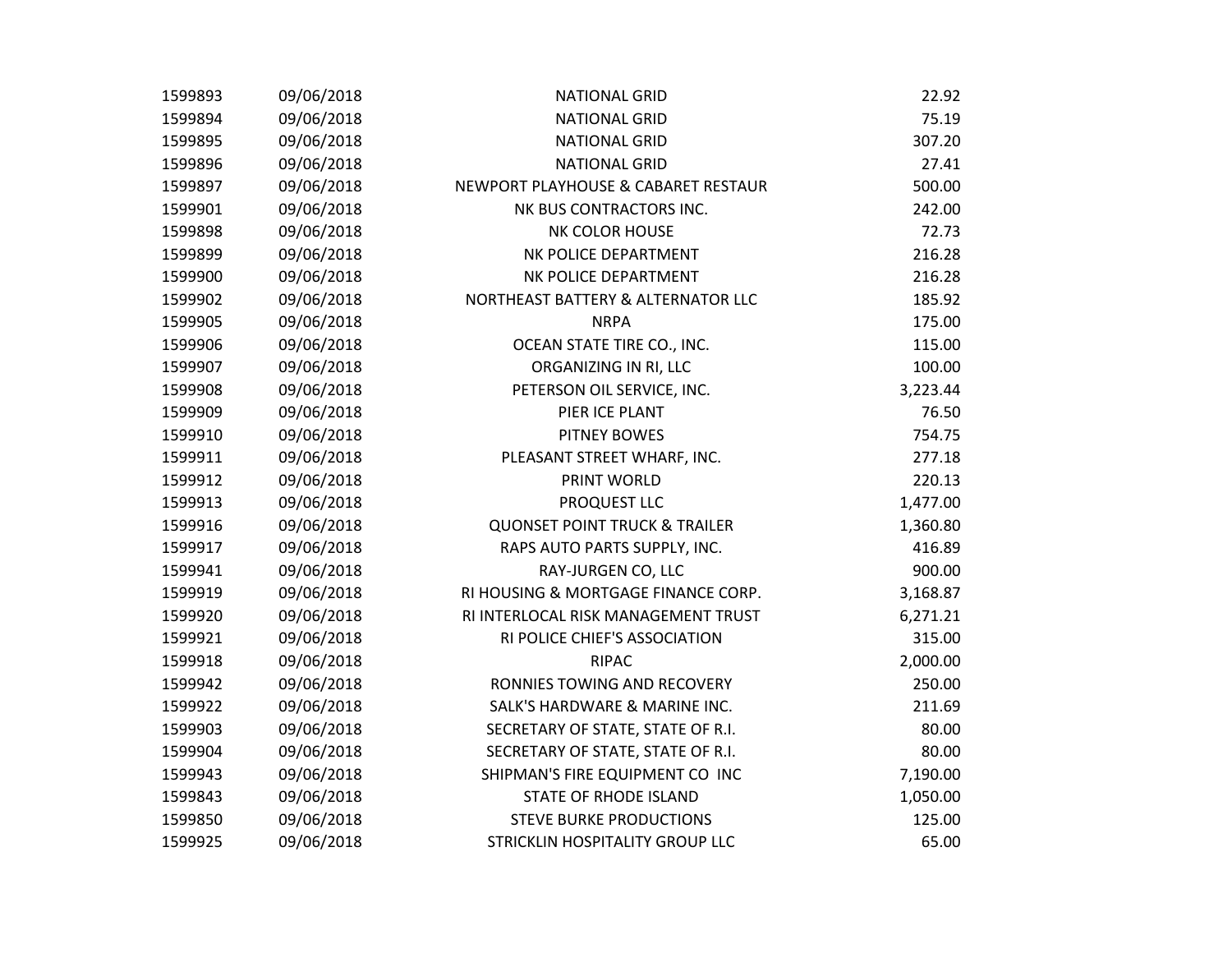| 1599884 | 09/06/2018 | THE LOCK SHOP, INC.                        | 27.34    |
|---------|------------|--------------------------------------------|----------|
| 1599914 | 09/06/2018 | TOWN OF NORTH KINGSTOWN                    | 37.80    |
| 1599927 | 09/06/2018 | <b>TRACTOR SUPPLY CREDIT PLAN</b>          | 74.98    |
| 1599928 | 09/06/2018 | TRAFFIC SIGNS & SAFETY, INC                | 25.00    |
| 1599929 | 09/06/2018 | URI-PSEP                                   | 240.00   |
| 1599930 | 09/06/2018 | <b>VERIZON WIRELESS MESSAGING SERVICES</b> | 440.11   |
| 1599931 | 09/06/2018 | W. B. MASON CO., INC.                      | 410.18   |
| 1599932 | 09/06/2018 | WARREN TIRE CO, INC                        | 330.00   |
| 1599933 | 09/06/2018 | WARWICK WINWATER WORKS CO. INC.            | 2,610.97 |
| 1599934 | 09/06/2018 | WASTE MANAGEMENT OF RHODE ISLAND           | 1,594.17 |
| 1599935 | 09/06/2018 | <b>WELLS FARGO FINANCIAL</b>               | 239.81   |
| 1599936 | 09/06/2018 | <b>WICKFORD LUMBER</b>                     | 653.56   |
| 1599962 | 09/07/2018 | <b>BARBARA MANUEL</b>                      | 130.00   |
| 1599945 | 09/07/2018 | <b>BLUE WATER EMBROIDERY</b>               | 192.00   |
| 1599947 | 09/07/2018 | CDW GOVERNMENT INC.                        | 743.80   |
| 1599950 | 09/07/2018 | <b>COX COMMUNICATIONS</b>                  | 22.28    |
| 1599954 | 09/07/2018 | <b>DEBRA GENTILE</b>                       | 1,382.00 |
| 1599953 | 09/07/2018 | FLOOD FORD OF EAST GREENWICH               | 26.95    |
| 1599955 | 09/07/2018 | <b>GRAINGER</b>                            | 22.15    |
| 1599956 | 09/07/2018 | <b>GYM SOURCE - NEW ENGLAND OPERATIONS</b> | 27.50    |
| 1599957 | 09/07/2018 | HERITAGE HOMES, INC.                       | 4,146.00 |
| 1599958 | 09/07/2018 | <b>HOME DEPOT</b>                          | 375.02   |
| 1599959 | 09/07/2018 | <b>INGRAM MICRO</b>                        | 556.16   |
| 1599944 | 09/07/2018 | <b>JEANNETTE ALYWARD</b>                   | 126.00   |
| 1599972 | 09/07/2018 | <b>JUDITH M. RICCI</b>                     | 1,382.00 |
| 1599963 | 09/07/2018 | <b>MELWICK BUILDERS</b>                    | 1,382.00 |
| 1599964 | 09/07/2018 | NE ASSOCIATION OF FIRE MARSHALLS           | 150.00   |
| 1599965 | 09/07/2018 | NORTH KINGSTOWN LAUNDRY                    | 91.25    |
| 1599966 | 09/07/2018 | <b>ONLINE MOORING</b>                      | 26.00    |
| 1599967 | 09/07/2018 | PIER ICE PLANT                             | 86.00    |
| 1599968 | 09/07/2018 | PRINT WORLD                                | 55.00    |
| 1599969 | 09/07/2018 | <b>QUONSET AUTO BODY INC</b>               | 79.95    |
| 1599946 | 09/07/2018 | RALPH CAMPANELLI                           | 1,382.00 |
| 1599984 | 09/07/2018 | <b>RANDY WIETMAN</b>                       | 1,382.00 |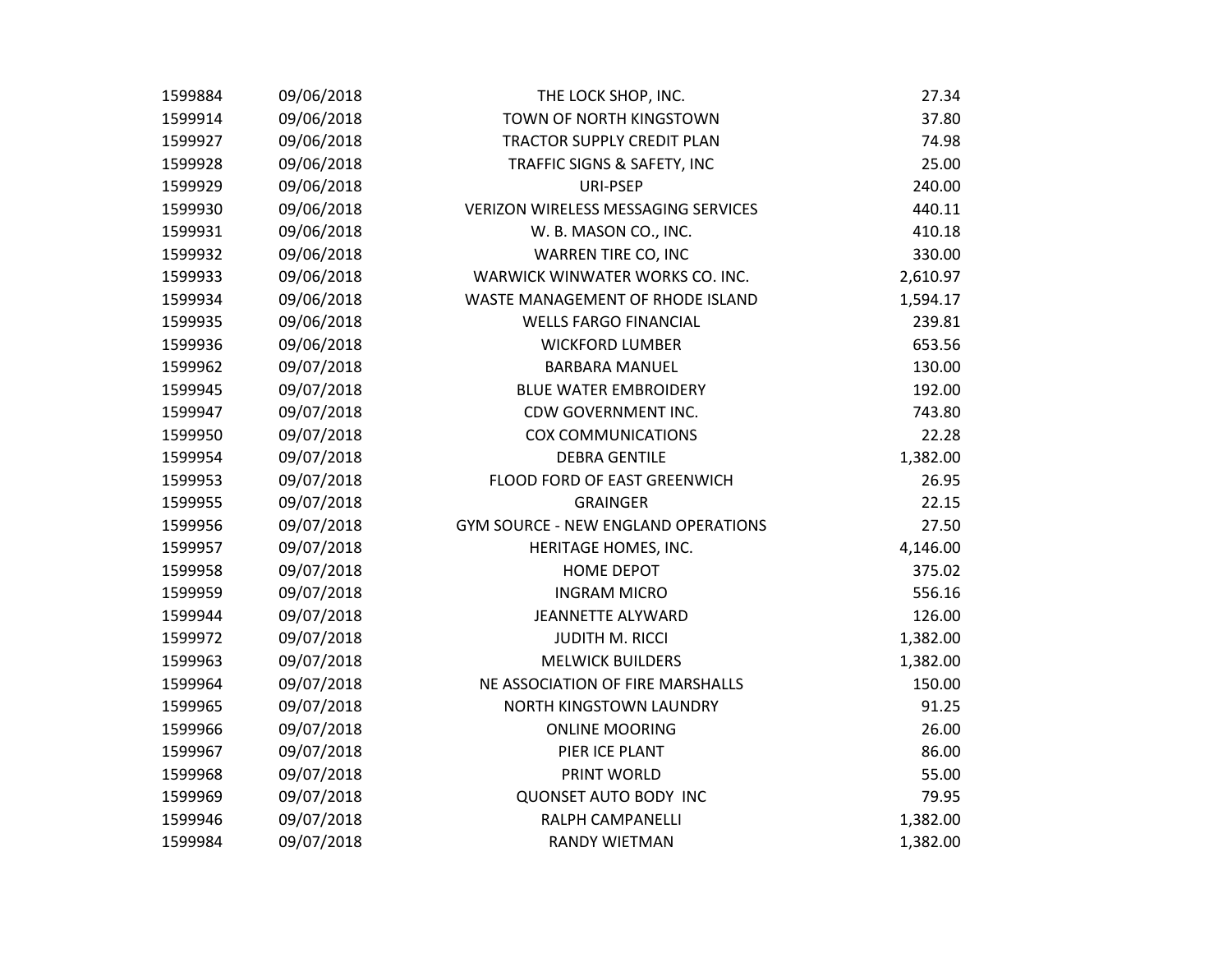| 1599970 | 09/07/2018 | RAPS AUTO PARTS SUPPLY, INC.            | 342.76    |
|---------|------------|-----------------------------------------|-----------|
| 1599971 | 09/07/2018 | REYNOLDS FARM, LLC.                     | 8,581.00  |
| 1599951 | 09/07/2018 | <b>ROBERT DALY</b>                      | 1,382.00  |
| 1599960 | 09/07/2018 | ROBERT E. JOHNSON                       | 1,382.00  |
| 1599973 | 09/07/2018 | ROCCO M. SAMMARTINO                     | 13,820.00 |
| 1599952 | 09/07/2018 | <b>ROGER DAROIS</b>                     | 1,382.00  |
| 1599948 | 09/07/2018 | <b>RONALD CHATTERLY</b>                 | 1,671.00  |
| 1599975 | 09/07/2018 | SANTA BUCKLEY ENERGY INC                | 1,182.83  |
| 1599976 | 09/07/2018 | SAW MILL SQUARE DEVELOPMENT CO          | 17,890.00 |
| 1599977 | 09/07/2018 | SITEONE LANDSCAPE SUPPLY LLC            | 283.48    |
| 1599961 | 09/07/2018 | STEPHEN MALACHOWSKI                     | 1,382.00  |
| 1599949 | 09/07/2018 | <b>STEVEN CLARKE</b>                    | 1,382.00  |
| 1599978 | 09/07/2018 | SULLIVAN TIRE CO., INC.                 | 1,602.24  |
| 1599974 | 09/07/2018 | THE SANDRA FEINSTEIN GAMM THEATRE       | 455.00    |
| 1599979 | 09/07/2018 | <b>UNIFIRST CORP</b>                    | 169.18    |
| 1599980 | 09/07/2018 | VISION GOVERNMENT SOLUTIONS, INC.       | 9,658.04  |
| 1599981 | 09/07/2018 | W. B. MASON CO., INC.                   | 86.13     |
| 1599982 | 09/07/2018 | WICKFORD SHIPYARD, INC.                 | 308.92    |
| 1599983 | 09/07/2018 | WIDE WORLD OF INDOOR SPORTS             | 1,300.00  |
| 1600041 | 09/13/2018 | <b>109 COTTRELL TRUST</b>               | 4,620.61  |
| 1599985 | 09/13/2018 | <b>ABC</b>                              | 43.50     |
| 1600042 | 09/13/2018 | <b>AGGREKO LLC</b>                      | 1,354.63  |
| 1599986 | 09/13/2018 | AJC INC.                                | 8,292.00  |
| 1599987 | 09/13/2018 | <b>ALLIE'S TACK SHOP</b>                | 118.97    |
| 1599989 | 09/13/2018 | BAKER & TAYLOR BOOKS -510486            | 503.31    |
| 1600043 | 09/13/2018 | <b>BARONE, ANDREA L</b>                 | 44.73     |
| 1600044 | 09/13/2018 | <b>BARONE, STEVEN J</b>                 | 35.39     |
| 1599990 | 09/13/2018 | <b>BELLEVILLE TOWING &amp; RECOVERY</b> | 125.00    |
| 1600026 | 09/13/2018 | <b>BRIAN RICHARDS</b>                   | 2,764.00  |
| 1600017 | 09/13/2018 | <b>CAROL OBRIEN</b>                     | 65.00     |
| 1599991 | 09/13/2018 | CHEM-AQUA                               | 167.08    |
| 1599992 | 09/13/2018 | <b>COX COMMUNICATIONS</b>               | 605.30    |
| 1599993 | 09/13/2018 | <b>DAVE'S MARKETPLACE</b>               | 11.72     |
| 1599995 | 09/13/2018 | DIVERSIFIED MOBILE SERVICES             | 106.99    |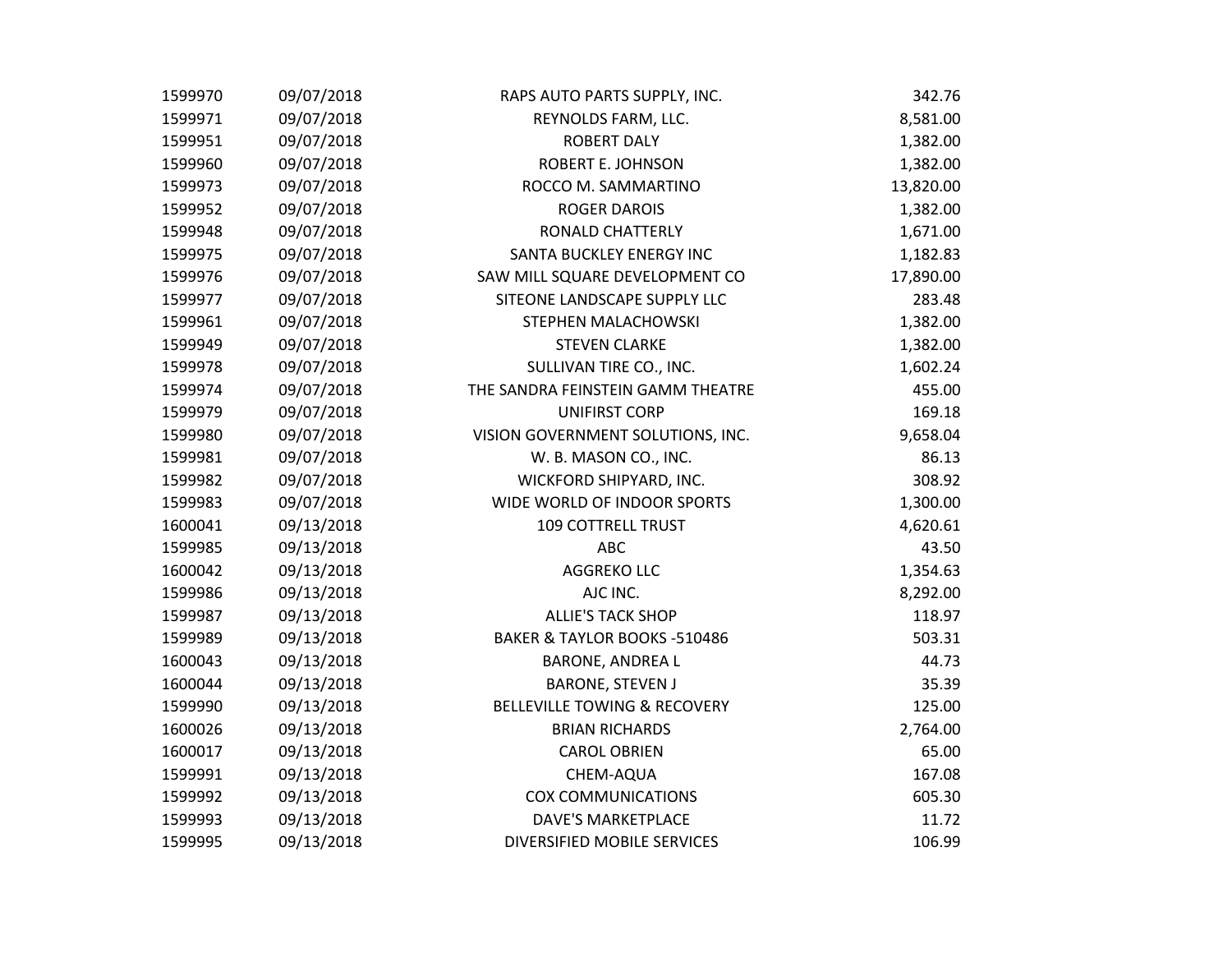| 1600007 | 09/13/2018 | <b>ERIN MCANDREW</b>                 | 53.43     |
|---------|------------|--------------------------------------|-----------|
| 1600022 | 09/13/2018 | <b>FRAN QUINLAN</b>                  | 65.00     |
| 1599997 | 09/13/2018 | <b>FRANKLIN CONSTRUCTION</b>         | 1,382.00  |
| 1599998 | 09/13/2018 | FRESH MODE SCREEN PRINTING INC.      | 731.00    |
| 1599999 | 09/13/2018 | <b>GALE</b>                          | 44.79     |
| 1600001 | 09/13/2018 | <b>HOMETOWN NEWSPAPERS</b>           | 67.25     |
| 1600002 | 09/13/2018 | HOWARD JOHNSON, INC.                 | 29.26     |
| 1600005 | 09/13/2018 | <b>IPMA</b>                          | 45.00     |
| 1599996 | 09/13/2018 | <b>JANE DUSSEAULT</b>                | 130.00    |
| 1600006 | 09/13/2018 | <b>JOAN KEGER</b>                    | 65.00     |
| 1600000 | 09/13/2018 | <b>KAREN HOLMANDER</b>               | 65.00     |
| 1600008 | 09/13/2018 | <b>MIDWEST TAPE</b>                  | 371.25    |
| 1600009 | 09/13/2018 | <b>NADA APPRAISAL GUIDES</b>         | 80.00     |
| 1600010 | 09/13/2018 | NATIONAL ANIMAL CARE & CONTROL ASSOC | 137.50    |
| 1600011 | 09/13/2018 | <b>NATIONAL GRID</b>                 | 150.00    |
| 1600012 | 09/13/2018 | <b>NATIONAL GRID</b>                 | 26,527.41 |
| 1600013 | 09/13/2018 | NE QUAHOG FESTIVAL                   | 466.00    |
| 1600014 | 09/13/2018 | NK SCHOOL DEPARTMENT                 | 1,500.41  |
| 1600015 | 09/13/2018 | NORTH KINGSTOWN GREEN, LLC.          | 13,820.00 |
| 1600016 | 09/13/2018 | NORTHEAST NURSERY                    | 362.09    |
| 1600018 | 09/13/2018 | <b>OCEAN STATE LIBRARIES</b>         | 1,050.87  |
| 1600019 | 09/13/2018 | PATRICIA PERRIGO                     | 65.00     |
| 1600020 | 09/13/2018 | POSITIVE PROMOTIONS, INC.            | 436.09    |
| 1600021 | 09/13/2018 | PRINT WORLD                          | 65.00     |
| 1600025 | 09/13/2018 | R.I. RESOURCE RECOVERY CORP.         | 20,554.57 |
| 1600023 | 09/13/2018 | RAPS AUTO PARTS SUPPLY, INC.         | 556.53    |
| 1600024 | 09/13/2018 | <b>READ CUSTOM SOILS</b>             | 1,140.90  |
| 1600045 | 09/13/2018 | RIGGS, BRIAN J & KRISTEN L           | 37.09     |
| 1600027 | 09/13/2018 | <b>RITCA</b>                         | 28.00     |
| 1600028 | 09/13/2018 | RJS DEVELOPMENT INC.                 | 1,382.00  |
| 1600029 | 09/13/2018 | SALK'S HARDWARE & MARINE INC.        | 583.27    |
| 1599988 | 09/13/2018 | STEPHANIE ARMSTRONG                  | 75.54     |
| 1600033 | 09/13/2018 | <b>STEPHANIE TRAVERS</b>             | 31.40     |
| 1600030 | 09/13/2018 | STRICKLIN HOSPITALITY GROUP LLC      | 617.50    |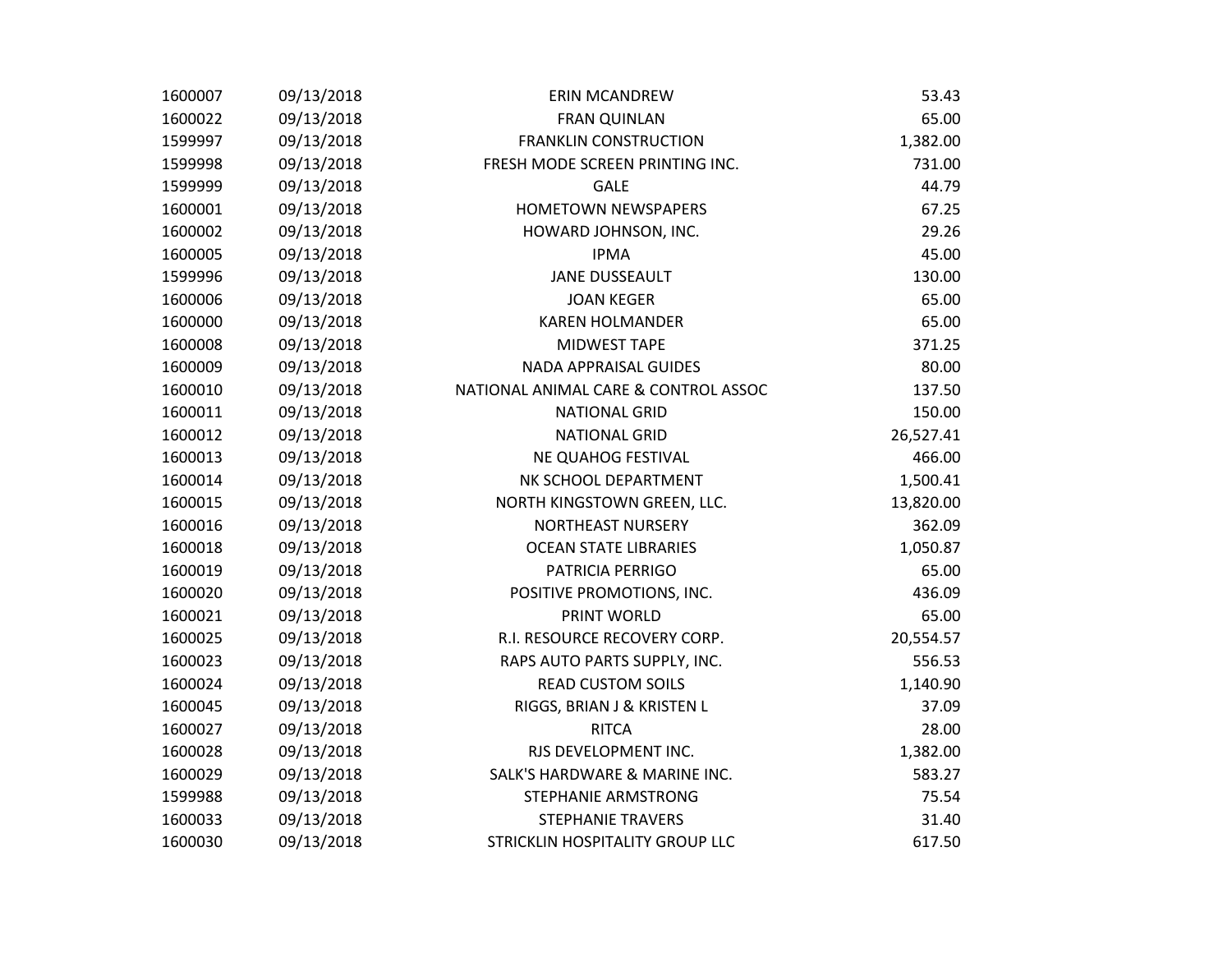| 1600031 | 09/13/2018 | <b>SUBURBAN PROPANE</b>                 | 819.37    |
|---------|------------|-----------------------------------------|-----------|
| 1600003 | 09/13/2018 | THE INDEPENDENT                         | 6.50      |
| 1600032 | 09/13/2018 | THE J.N. PHILLIPS CO, INC.              | 199.00    |
| 1599994 | 09/13/2018 | TIMOTHY DEMERCHANT                      | 521.97    |
| 1600034 | 09/13/2018 | TULLY COMMONS DEVELOPMENT, LLC.         | 1,382.00  |
| 1600035 | 09/13/2018 | <b>USA BLUE BOOK</b>                    | 773.10    |
| 1600036 | 09/13/2018 | W. B. MASON CO., INC.                   | 666.31    |
| 1600037 | 09/13/2018 | WARWICK WINWATER WORKS CO. INC.         | 57.60     |
| 1600038 | 09/13/2018 | WHELAN, CORRENTE, KINDER & SIKET LLP    | 4,223.52  |
| 1600039 | 09/13/2018 | <b>WICKFORD LUMBER</b>                  | 41.77     |
| 1600040 | 09/13/2018 | WICKFORD SHIPYARD, INC.                 | 212.35    |
| 1600046 | 09/13/2018 | WILKINS, PATRICIA M                     | 129.04    |
| 1600047 | 09/19/2018 | AAA POLICE SUPPLY                       | 3,061.00  |
| 1600048 | 09/19/2018 | <b>ACUSHNET COMPANY</b>                 | 1,659.90  |
| 1600049 | 09/19/2018 | AIRHART ELECTRIC, INC                   | 357.15    |
| 1600050 | 09/19/2018 | ALL OUTDOORS POWER EQUIP CO             | 124.49    |
| 1600052 | 09/19/2018 | <b>BAL LABORATORY</b>                   | 2,223.00  |
| 1600053 | 09/19/2018 | <b>BELLEVILLE TOWING &amp; RECOVERY</b> | 775.00    |
| 1600055 | 09/19/2018 | <b>BOUND TREE MEDICAL, LLC</b>          | 1,552.30  |
| 1600056 | 09/19/2018 | BROOKLINE MACHINE CO. INC.              | 469.61    |
| 1600057 | 09/19/2018 | <b>CALLAGHAN &amp; CALLAGHAN</b>        | 12,625.00 |
| 1600066 | 09/19/2018 | <b>CHELSEY DUMAS-GIBBS</b>              | 5.18      |
| 1600059 | 09/19/2018 | <b>COMMUNICATIONS PLUS LLC</b>          | 857.00    |
| 1600060 | 09/19/2018 | <b>CORP BROTHERS LLC</b>                | 24.00     |
| 1600061 | 09/19/2018 | <b>COVENTRY LUMBER</b>                  | 56.63     |
| 1600062 | 09/19/2018 | <b>COX COMMUNICATIONS</b>               | 29.00     |
| 1600063 | 09/19/2018 | DAN'S OIL INC.                          | 275.00    |
| 1600064 | 09/19/2018 | DARROWEVERETT, LLP                      | 75.00     |
| 1600065 | 09/19/2018 | DIRECT ENERGY SERVICES, LLC             | 787.21    |
| 1600067 | 09/19/2018 | EH TURF SUPPLY, INC.                    | 254.34    |
| 1600068 | 09/19/2018 | <b>FEDEX</b>                            | 38.55     |
| 1600069 | 09/19/2018 | <b>GENALCO INC.</b>                     | 64.05     |
| 1600070 | 09/19/2018 | <b>GENERAL TREASURER STATE RI</b>       | 128.76    |
| 1600071 | 09/19/2018 | <b>GRAINGER</b>                         | 152.28    |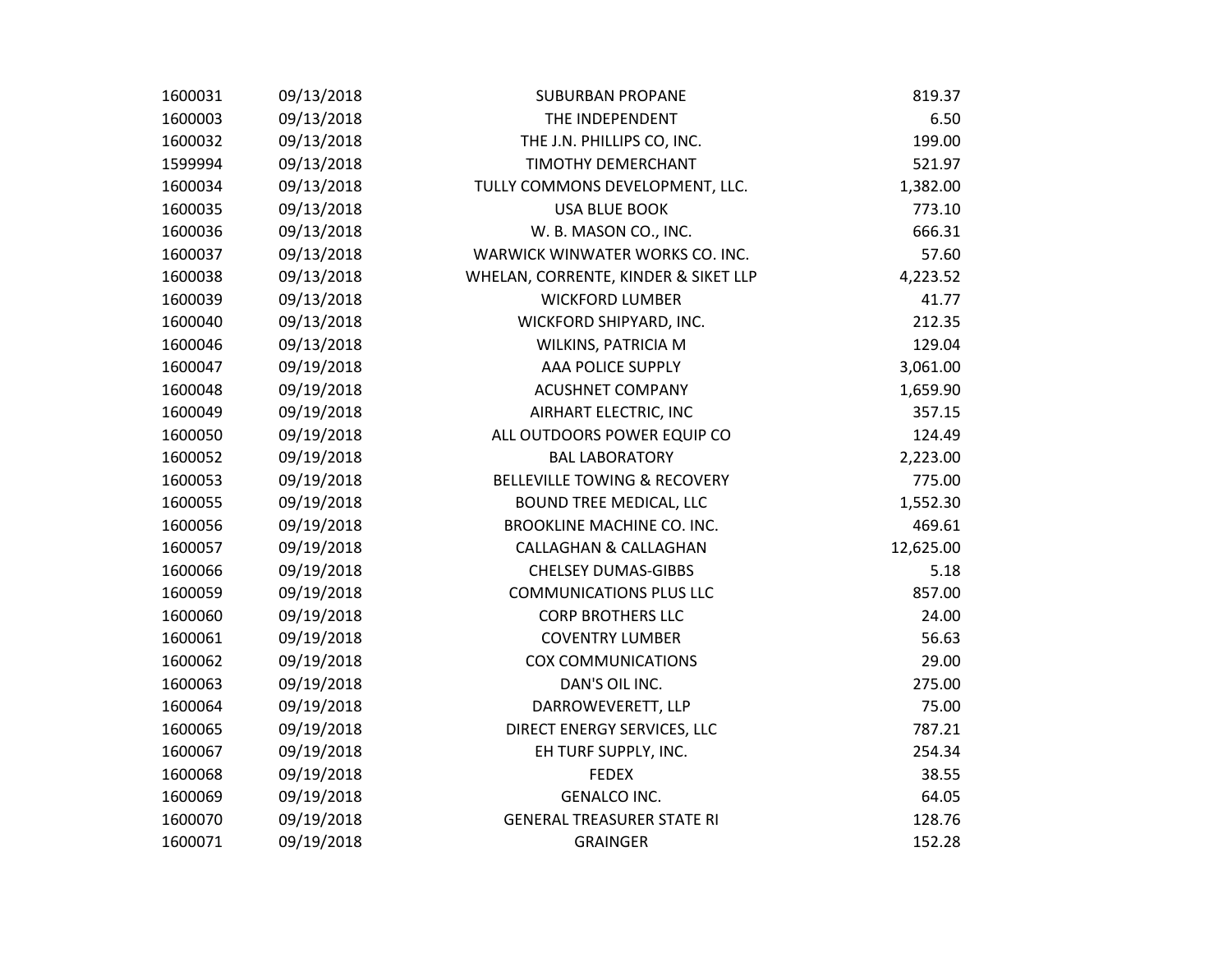| 1600072 | 09/19/2018 | GRANICUS, INC.                       | 1,252.70 |
|---------|------------|--------------------------------------|----------|
| 1600073 | 09/19/2018 | HARKINS DEVELOPMENT                  | 4,146.00 |
| 1600074 | 09/19/2018 | <b>HOME DEPOT</b>                    | 7.70     |
| 1600075 | 09/19/2018 | <b>HOME DEPOT</b>                    | 23.00    |
| 1600076 | 09/19/2018 | <b>HOME DEPOT</b>                    | 100.66   |
| 1600077 | 09/19/2018 | HOME DEPOT                           | 39.46    |
| 1600078 | 09/19/2018 | <b>HOME DEPOT</b>                    | 76.31    |
| 1600079 | 09/19/2018 | HUGHES, ED                           | 330.22   |
| 1600080 | 09/19/2018 | HURD AUTO MALL LLC                   | 31.73    |
| 1600081 | 09/19/2018 | IMAGE TREND EMS REPORTING SYSTEM     | 848.72   |
| 1600082 | 09/19/2018 | <b>INGRAM MICRO</b>                  | 509.12   |
| 1600083 | 09/19/2018 | <b>INSOURCE SOLUTIONS GROUP</b>      | 2,209.45 |
| 1600084 | 09/19/2018 | INTERSTATE DIESEL EQUIP SERVICE, INC | 1,132.78 |
| 1600058 | 09/19/2018 | <b>JILL CHIRNSIDE</b>                | 1,671.00 |
| 1600085 | 09/19/2018 | JOHNSTON ASPHALT LLC                 | 280.28   |
| 1600086 | 09/19/2018 | KAISER TREE PRESERVATION CO          | 135.00   |
| 1600088 | 09/19/2018 | <b>KRISTINE KINDER</b>               | 88.25    |
| 1600089 | 09/19/2018 | LAWSON PRODUCTS, INC.                | 789.33   |
| 1600090 | 09/19/2018 | LEXISNEXIS RISK DATA MANAGEMENT INC  | 176.60   |
| 1600091 | 09/19/2018 | LOWE'S                               | 297.67   |
| 1600092 | 09/19/2018 | <b>MARIE MARCOTTE</b>                | 300.00   |
| 1600093 | 09/19/2018 | MATERIAL SAND & STONE CORP.          | 857.05   |
| 1600095 | 09/19/2018 | <b>MERIDIDAN CUSTOM HOMES</b>        | 1,382.00 |
| 1600097 | 09/19/2018 | MIDWEST TAPE                         | 295.88   |
| 1600098 | 09/19/2018 | MT. PLEASANT ALARMS                  | 225.00   |
| 1600099 | 09/19/2018 | MTE TURF EQUIPMENT SOULTIONS         | 154.72   |
| 1600100 | 09/19/2018 | NARROW RIVER PRESERVATION ASSOC.     | 2,700.00 |
| 1600101 | 09/19/2018 | <b>NATIONAL GRID</b>                 | 3,392.62 |
| 1600102 | 09/19/2018 | <b>NATIONAL GRID</b>                 | 200.00   |
| 1600103 | 09/19/2018 | <b>NATIONAL GRID</b>                 | 250.00   |
| 1600104 | 09/19/2018 | NEW ENGLAND FIRE EQUIPMENT AND       | 2,247.22 |
| 1600105 | 09/19/2018 | NINIGRET MARINE, INC.                | 765.80   |
| 1600106 | 09/19/2018 | NK SCHOOL DEPARTMENT                 | 509.20   |
| 1600107 | 09/19/2018 | NORTHEASTERN TREE SERVICE, INC.      | 3,060.00 |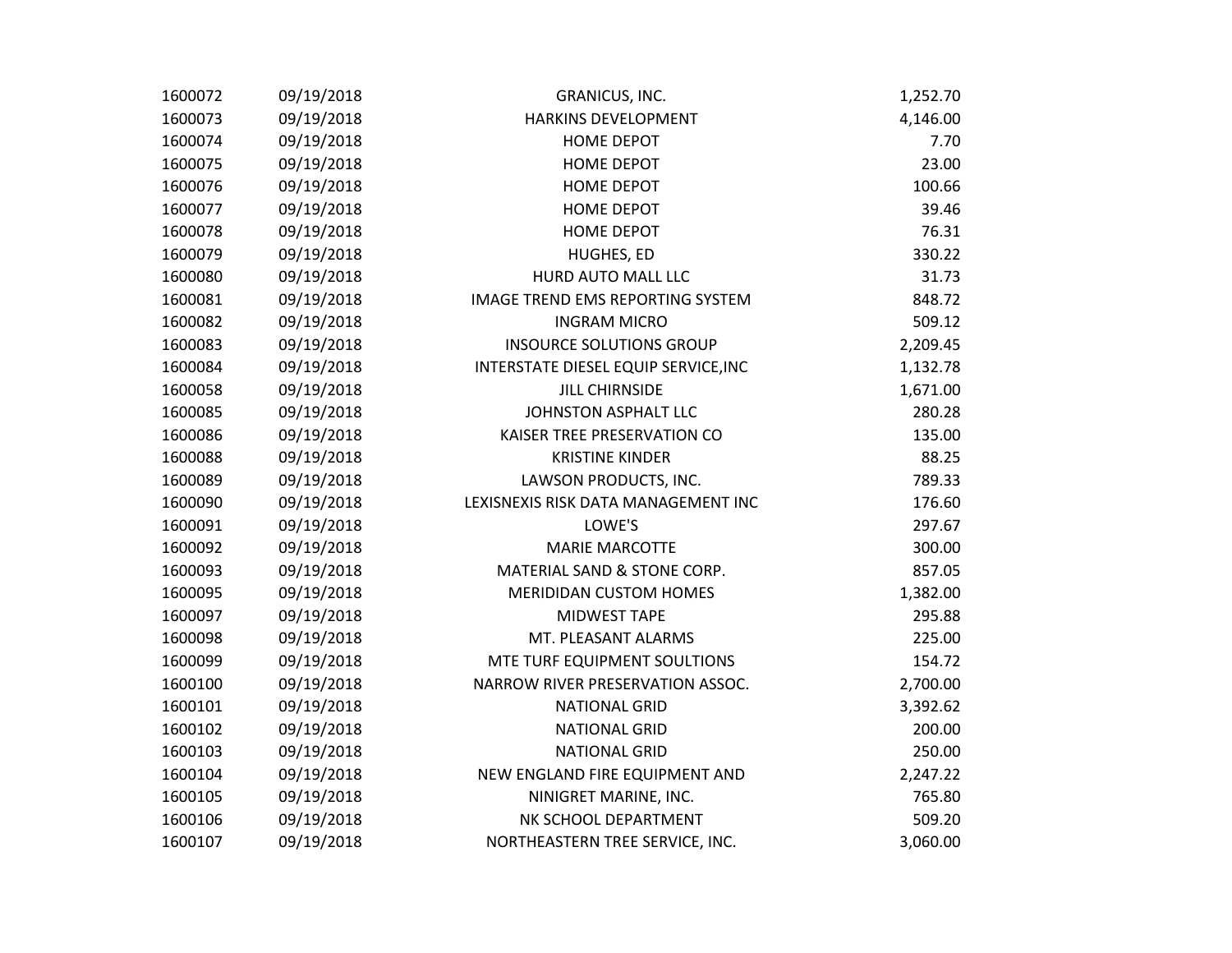| 1600108 | 09/19/2018 | OCEAN STATE OIL, INC.               | 506.00    |
|---------|------------|-------------------------------------|-----------|
| 1600109 | 09/19/2018 | OFFICE DEPOT                        | 671.95    |
| 1600051 | 09/19/2018 | OLDCASTLE ARCHITECTURAL INC. CO 420 | 618.25    |
| 1600145 | 09/19/2018 | PETER WILCOX                        | 900.00    |
| 1600110 | 09/19/2018 | PETERSON OIL SERVICE, INC.          | 7,884.67  |
| 1600111 | 09/19/2018 | PIER ICE PLANT                      | 57.50     |
| 1600112 | 09/19/2018 | PIONEER HEAVY DUTY PARTS INC        | 162.77    |
| 1600113 | 09/19/2018 | PRIME SYSTEMS INC                   | 2,014.00  |
| 1600096 | 09/19/2018 | PRIMIER LABORTATORY                 | 1,666.00  |
| 1600114 | 09/19/2018 | PRINT WORLD                         | 104.00    |
| 1600115 | 09/19/2018 | PROVIDENCE JOURNAL COMPANY          | 1,183.35  |
| 1600116 | 09/19/2018 | <b>QUILL CORPORATION</b>            | 56.95     |
| 1600117 | 09/19/2018 | <b>QUONSET DEVELOPMENT CORP</b>     | 11,173.32 |
| 1600118 | 09/19/2018 | <b>QWEST COMMUNICATIONS CORP</b>    | 82.79     |
| 1600127 | 09/19/2018 | R. J. SHEPHERD CO                   | 15.25     |
| 1600125 | 09/19/2018 | RANDALL J. ROCHA                    | 691.00    |
| 1600087 | 09/19/2018 | RAYMOND J. KEOUGH                   | 1,382.00  |
| 1600119 | 09/19/2018 | <b>READY REFRESH BY NESTLE</b>      | 116.74    |
| 1600120 | 09/19/2018 | REDMOND & TURNQUIST CONSTRUCTION    | 6,910.00  |
| 1600121 | 09/19/2018 | RI INFRASTRUCTURE BANK              | 81.56     |
| 1600122 | 09/19/2018 | RITE AID CHARGE CARD                | 44.62     |
| 1600123 | 09/19/2018 | <b>RJP PACKAGING</b>                | 493.13    |
| 1600054 | 09/19/2018 | <b>ROB BLAIS</b>                    | 1,250.00  |
| 1600094 | 09/19/2018 | <b>ROBERT MCKENZIE</b>              | 1,671.00  |
| 1600124 | 09/19/2018 | ROBERTS CHEMICAL COMPANY            | 892.80    |
| 1600126 | 09/19/2018 | SALK'S HARDWARE & MARINE INC.       | 543.39    |
| 1600128 | 09/19/2018 | <b>SIR SPEEDY PRINTING</b>          | 105.00    |
| 1600129 | 09/19/2018 | T MIOZZI INC                        | 1,088.75  |
| 1600130 | 09/19/2018 | TASCA FORD, INC.                    | 3,450.11  |
| 1600131 | 09/19/2018 | TIRE PROS, INC.                     | 121.94    |
| 1600132 | 09/19/2018 | TRAFFIC SIGNS & SAFETY, INC         | 706.00    |
| 1600133 | 09/19/2018 | TRI-POWER SALES & SERVICE, INC.     | 408.16    |
| 1600134 | 09/19/2018 | <b>TYLER TECHNOLOGIES INC</b>       | 3,000.00  |
| 1600135 | 09/19/2018 | UNIVAR USA INC.                     | 5,666.11  |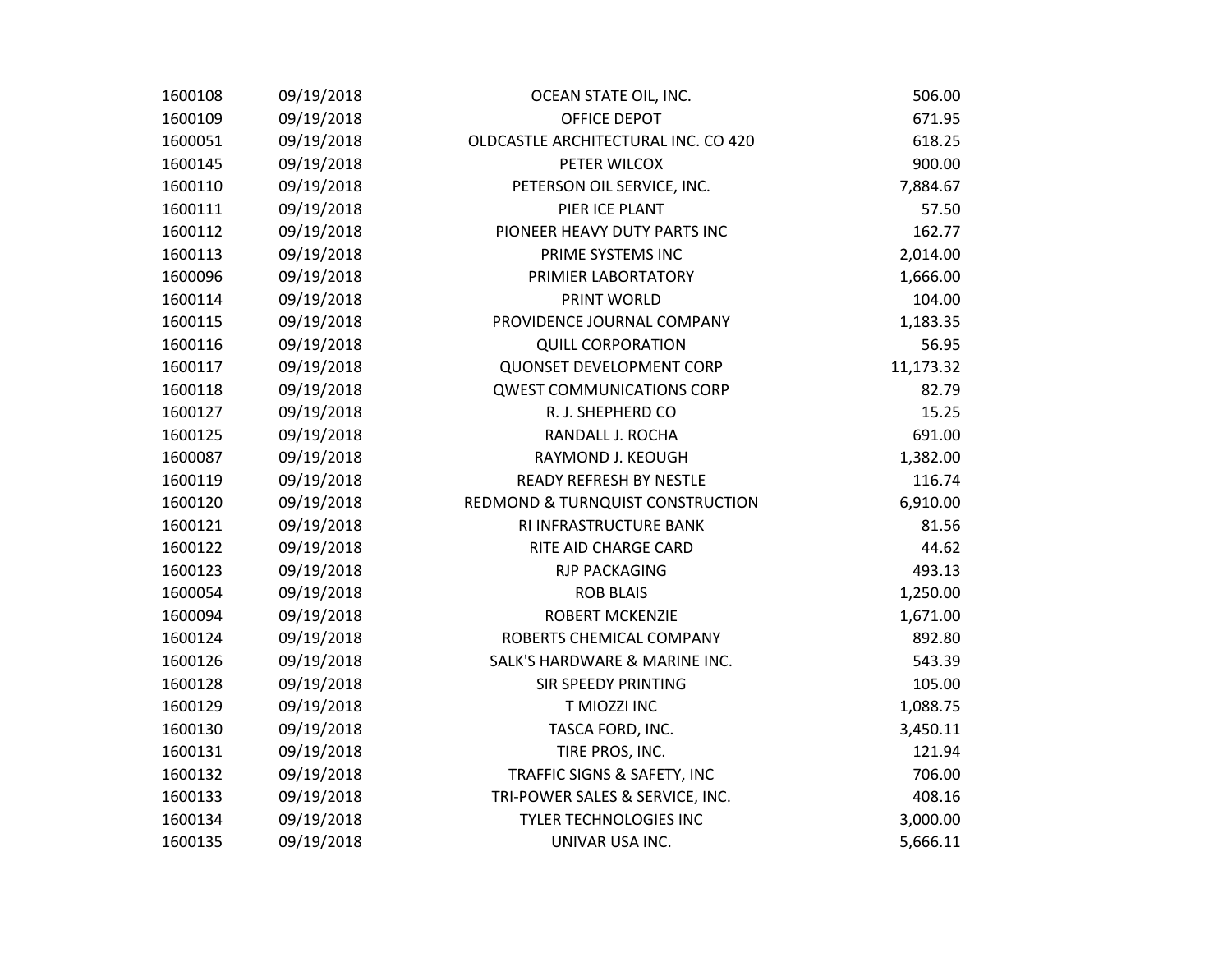| 1600136  | 09/19/2018 | <b>VERIZON</b>                             | 56.75     |
|----------|------------|--------------------------------------------|-----------|
| 1600137  | 09/19/2018 | <b>VERIZON</b>                             | 6,749.07  |
| 1600138  | 09/19/2018 | <b>VERIZON WIRELESS MESSAGING SERVICES</b> | 916.38    |
| 1600139  | 09/19/2018 | W. B. MASON CO., INC.                      | 3,205.24  |
| 1600140  | 09/19/2018 | WARWICK WINWATER WORKS CO. INC.            | 529.33    |
| 1600141  | 09/19/2018 | WASTE MANAGEMENT OF RHODE ISLAND           | 37,083.33 |
| 1600142  | 09/19/2018 | <b>WEST BAY FAMILY YMCA</b>                | 26,000.00 |
| 1600143  | 09/19/2018 | <b>WICKFORD LUMBER</b>                     | 271.42    |
| 1600144  | 09/19/2018 | WIDE WORLD OF INDOOR SPORTS                | 65.00     |
| 16000146 | 09/21/2018 | <b>BLACK, MONICA L</b>                     | 54.15     |
| 16000147 | 09/21/2018 | CAPALBO DENTAL GROUP OF WICKFORD           | 378.31    |
| 16000148 | 09/21/2018 | JP MORGAN CHASE BANK NA                    | 621.90    |
| 16000149 | 09/21/2018 | <b>MARTIN, CHARLES R</b>                   | 35.77     |
| 16000190 | 09/25/2018 | ALBERT KEMPERLE, INC                       | 415.18    |
| 16000192 | 09/25/2018 | <b>AMERICAN FIRST AID</b>                  | 170.78    |
| 16000193 | 09/25/2018 | ANDERSON'S SKI AND DIVE CENTER             | 98.45     |
| 16000194 | 09/25/2018 | ATLANTIC ELEVATOR SOUTH CO., INC.          | 290.00    |
| 16000196 | 09/25/2018 | BAKER & TAYLOR BOOKS -510486               | 1,054.33  |
| 16000197 | 09/25/2018 | <b>BAL LABORATORY</b>                      | 612.00    |
| 16000158 | 09/25/2018 | <b>BARBARA DEGRAPHENRIED</b>               | 130.00    |
| 16000198 | 09/25/2018 | BELMONT AND CRYSTAL SPRINGS                | 65.09     |
| 16000157 | 09/25/2018 | <b>BETTY D'AMICO</b>                       | 65.00     |
| 16000199 | 09/25/2018 | <b>BODY ARMOR OUTLET</b>                   | 28,349.48 |
| 16000200 | 09/25/2018 | <b>BRODART CO.</b>                         | 111.36    |
| 16000212 | 09/25/2018 | <b>BRUCE FORESMAN</b>                      | 80.00     |
| 16000201 | 09/25/2018 | CAM HVAC & CONSTRUCTION, INC.              | 3,384.45  |
| 16000167 | 09/25/2018 | <b>CAROL HORNUNG</b>                       | 195.00    |
| 16000204 | 09/25/2018 | CRANSTON WELDING SUPPLY CO.                | 8.99      |
| 16000205 | 09/25/2018 | <b>CROWN TROPHY</b>                        | 11.00     |
| 16000206 | 09/25/2018 | <b>CYN ENVIRONMENTAL</b>                   | 75.00     |
| 16000150 | 09/25/2018 | DARREL & LYNAL ASHTON                      | 130.00    |
| 16000207 | 09/25/2018 | DAVE'S MARKETPLACE                         | 24.00     |
| 16000156 | 09/25/2018 | <b>DAVID CRUICKSHANK</b>                   | 65.00     |
| 16000188 | 09/25/2018 | DIANNA WALSH                               | 65.00     |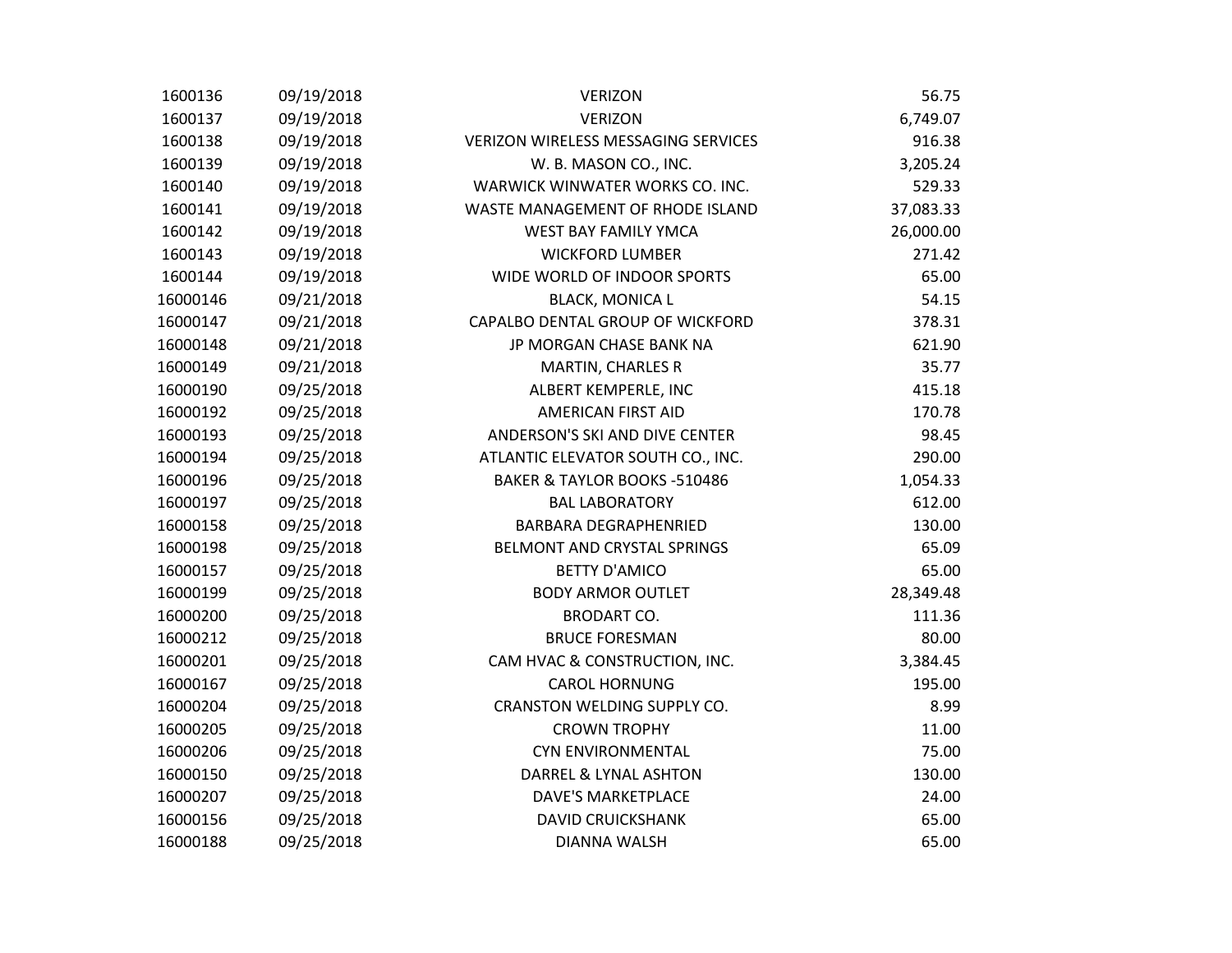| 16000208 | 09/25/2018 | DIRECT ENERGY SERVICES, LLC                | 533.44    |
|----------|------------|--------------------------------------------|-----------|
| 16000160 | 09/25/2018 | DIVISION OF TAXATION ATTN ALYSSA MARTINEAU | 5,380.00  |
| 16000165 | 09/25/2018 | <b>DONALD HARRIS</b>                       | 1,382.00  |
| 16000202 | 09/25/2018 | <b>DONNA CARTER</b>                        | 270.00    |
| 16000209 | 09/25/2018 | EQUIPMENT SERVICE, INC.                    | 850.00    |
| 16000210 | 09/25/2018 | FLOOD FORD OF EAST GREENWICH               | 721.74    |
| 16000151 | 09/25/2018 | <b>GAIL BLAIS</b>                          | 65.00     |
| 16000213 | 09/25/2018 | <b>GREATMATS.COM CORPORATION</b>           | 4,453.58  |
| 16000214 | 09/25/2018 | <b>GREEN WASTEWATER SOLUTIONS</b>          | 36.17     |
| 16000166 | 09/25/2018 | <b>HERITAGE VILLAGE II</b>                 | 331.00    |
| 16000217 | 09/25/2018 | HOWARD JOHNSON, INC.                       | 219.25    |
| 16000164 | 09/25/2018 | <b>JANE GEMMA</b>                          | 130.00    |
| 16000191 | 09/25/2018 | <b>JEANNETTE ALYWARD</b>                   | 174.00    |
| 16000179 | 09/25/2018 | <b>JEANNETTE PIATKIEWICZ</b>               | 65.00     |
| 16000189 | 09/25/2018 | <b>KATHLEEN WEBER</b>                      | 65.00     |
| 16000163 | 09/25/2018 | <b>KATHRYN FORD RICHTER</b>                | 230.00    |
| 16000211 | 09/25/2018 | <b>KATHRYN FORD RICHTER</b>                | 30.00     |
| 16000169 | 09/25/2018 | KONICA MINOLTA BUSINESS SOLUTIONS          | 228.90    |
| 16000235 | 09/25/2018 | <b>LAURA PIQUETTE</b>                      | 34.00     |
| 16000220 | 09/25/2018 | LAWSON PRODUCTS, INC.                      | 188.84    |
| 16000219 | 09/25/2018 | LILLIAN LAROCCO                            | 28.00     |
| 16000170 | 09/25/2018 | LINDA MASULLO                              | 65.00     |
| 16000230 | 09/25/2018 | <b>LINDA OHSBERG</b>                       | 30.00     |
| 16000218 | 09/25/2018 | LORETTA JACOB                              | 162.50    |
| 16000152 | 09/25/2018 | <b>LORI BRAMBLE</b>                        | 65.00     |
| 16000159 | 09/25/2018 | <b>LORRAINE DEMARTINI</b>                  | 65.00     |
| 16000153 | 09/25/2018 | <b>LYNNE CONTI</b>                         | 28.00     |
| 16000162 | 09/25/2018 | MARJORIE FLEISCHMANN                       | 65.00     |
| 16000222 | 09/25/2018 | <b>MARTINS MAINTENANCE INC</b>             | 2,645.92  |
| 16000155 | 09/25/2018 | <b>MELISSA CROTEAU</b>                     | 12.99     |
| 16000171 | 09/25/2018 | <b>MERIDIAN CUSTOM HOMES</b>               | 1,382.00  |
| 16000161 | 09/25/2018 | <b>NANCY FIELD</b>                         | 20.00     |
| 16000172 | 09/25/2018 | <b>NATIONAL GRID</b>                       | 4,720.49  |
| 16000173 | 09/25/2018 | <b>NATIONAL GRID</b>                       | 10,162.56 |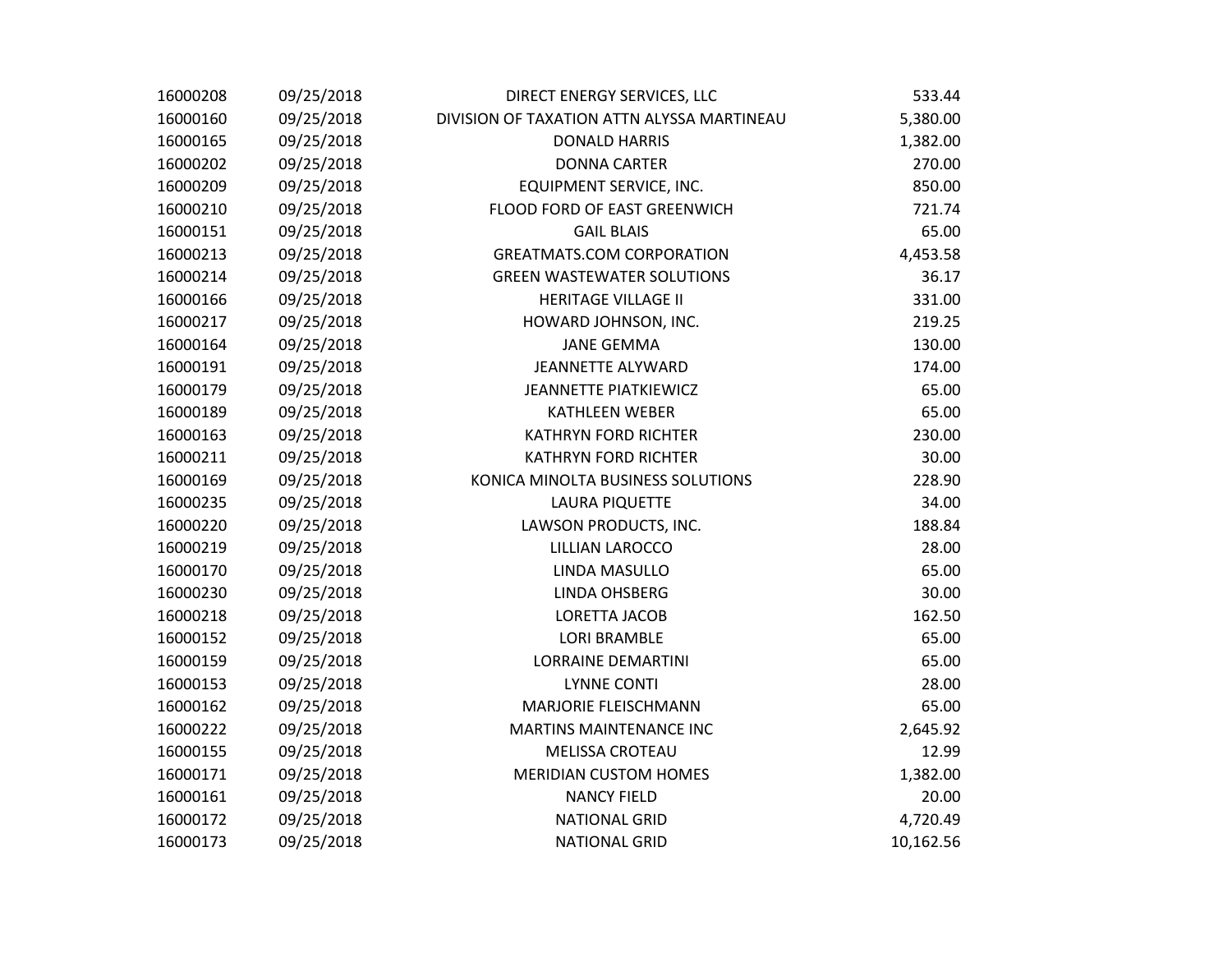| 16000174 | 09/25/2018 | <b>NATIONAL GRID</b>                        | 378.83     |
|----------|------------|---------------------------------------------|------------|
| 16000175 | 09/25/2018 | <b>NATIONAL GRID</b>                        | 29.53      |
| 16000176 | 09/25/2018 | <b>NATIONAL GRID</b>                        | 553.82     |
| 16000225 | 09/25/2018 | <b>NATIONAL GRID</b>                        | 7,047.51   |
| 16000226 | 09/25/2018 | <b>NATIONAL GRID</b>                        | 209.35     |
| 16000227 | 09/25/2018 | NK POLICE DEPARTMENT                        | 216.28     |
| 16000228 | 09/25/2018 | NORTHERN SAFETY CO., INC.                   | 414.11     |
| 16000229 | 09/25/2018 | <b>OCEAN STATE LIBRARIES</b>                | 2,926.14   |
| 16000231 | 09/25/2018 | PASCALE SERVICE CORP.                       | 1,725.65   |
| 16000223 | 09/25/2018 | <b>PAT MCGUIRL</b>                          | 80.00      |
| 16000257 | 09/25/2018 | PATRICIA ZOTOS                              | 50.00      |
| 16000256 | 09/25/2018 | PAULINE ZIELINSKI                           | 10.00      |
| 16000178 | 09/25/2018 | PETERSON OIL SERVICE, INC.                  | 4,720.23   |
| 16000233 | 09/25/2018 | PETERSON OIL SERVICE, INC.                  | 3,693.17   |
| 16000234 | 09/25/2018 | PHYSIO-CONTROL                              | 2,856.00   |
| 16000180 | 09/25/2018 | <b>PITNEY BOWES</b>                         | 75.00      |
| 16000236 | 09/25/2018 | PLEASANT STREET WHARF, INC.                 | 400.00     |
| 16000237 | 09/25/2018 | PORT SUPPLY                                 | 329.97     |
| 16000238 | 09/25/2018 | PRIME SYSTEMS INC                           | 212.00     |
| 16000239 | 09/25/2018 | PUTNAM PIPE CORP                            | 577.55     |
| 16000181 | 09/25/2018 | QUONSET DEVELOPMENT CORP                    | 163,020.08 |
| 16000240 | 09/25/2018 | RAPS AUTO PARTS SUPPLY, INC.                | 1,618.28   |
| 16000241 | 09/25/2018 | RHODE ISLAND POLICE ACCREDITATION COALITION | 300.00     |
| 16000215 | 09/25/2018 | RI DEPT OF HEALTH                           | 1,739.00   |
| 16000154 | 09/25/2018 | RICHARD COTE                                | 130.00     |
| 16000242 | 09/25/2018 | RON TURLEY ASSOCIATES, INC                  | 800.00     |
| 16000243 | 09/25/2018 | SALK'S HARDWARE & MARINE INC.               | 27.18      |
| 16000168 | 09/25/2018 | SANDRA KETTELLE                             | 56.00      |
| 16000182 | 09/25/2018 | SANTA BUCKLEY ENERGY INC                    | 1,088.13   |
| 16000244 | 09/25/2018 | SANTA BUCKLEY ENERGY INC                    | 1,247.78   |
| 16000245 | 09/25/2018 | SPECIALTY DIVING SERVICES, INC.             | 17,375.00  |
| 16000246 | 09/25/2018 | STAPLES BUSINESS ADVANTAGE                  | 197.40     |
| 16000195 | 09/25/2018 | STATE OF RHODE ISLAND                       | 900.00     |
| 16000247 | 09/25/2018 | <b>SUBURBAN PROPANE</b>                     | 1,199.04   |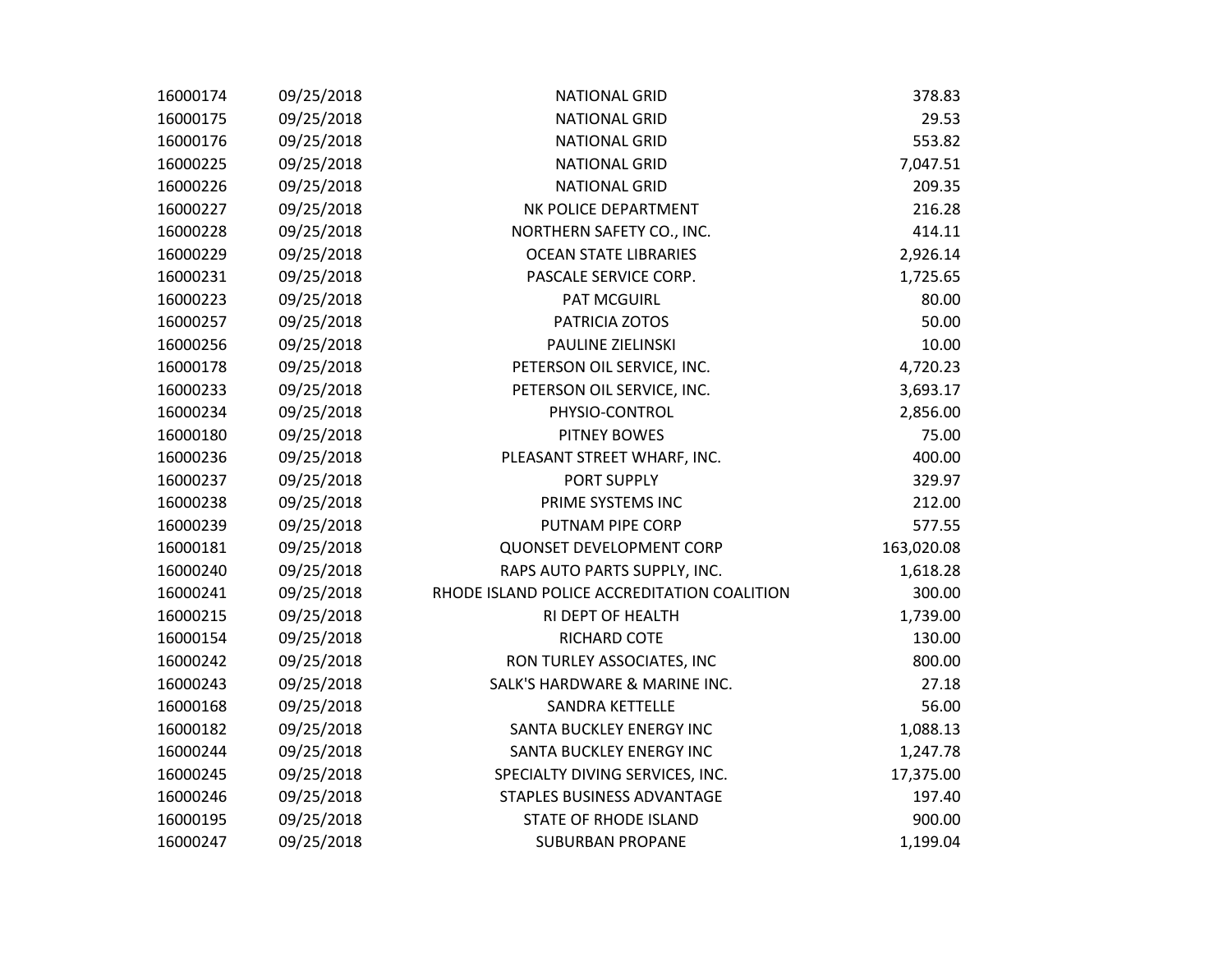| 16000224 | 09/25/2018 | <b>SUSAN MURRAY</b>                        | 83.74     |
|----------|------------|--------------------------------------------|-----------|
| 16000232 | 09/25/2018 | TERESA PEARSON                             | 585.00    |
| 16000221 | 09/25/2018 | THE LOCK SHOP, INC.                        | 36.84     |
| 16000216 | 09/25/2018 | <b>THOMAS HOBIN</b>                        | 80.00     |
| 16000183 | 09/25/2018 | TRI-COUNTY COMMUNITY ACTION AGENCY         | 15,500.00 |
| 16000248 | 09/25/2018 | TRI-POWER SALES & SERVICE, INC.            | 1,728.96  |
| 16000249 | 09/25/2018 | UNIVAR USA INC.                            | 4,912.70  |
| 16000250 | 09/25/2018 | <b>USA BLUE BOOK</b>                       | 605.09    |
| 16000177 | 09/25/2018 | <b>VALERIE O'BRIEN</b>                     | 20.00     |
| 16000184 | 09/25/2018 | <b>VERIZON</b>                             | 229.33    |
| 16000186 | 09/25/2018 | <b>VERIZON</b>                             | 2.44      |
| 16000185 | 09/25/2018 | VERIZON WIRELESS MESSAGING SERVICES        | 1,365.80  |
| 16000251 | 09/25/2018 | <b>VERIZON WIRELESS MESSAGING SERVICES</b> | 1,936.81  |
| 16000187 | 09/25/2018 | W. B. MASON CO., INC.                      | 6.70      |
| 16000252 | 09/25/2018 | W. B. MASON CO., INC.                      | 770.00    |
| 16000253 | 09/25/2018 | WARWICK WINWATER WORKS CO. INC.            | 1,378.38  |
| 16000254 | 09/25/2018 | WASTE MANAGEMENT OF RHODE ISLAND           | 6,450.86  |
| 16000255 | 09/25/2018 | XAVUS SOLUTIONS LLC                        | 370.00    |
| 16000258 | 09/27/2018 | ATS EQUIPMENT OF RI                        | 1,814.60  |
| 16000259 | 09/27/2018 | AUSTIN MEADOWS, LLC.                       | 1,382.00  |
| 16000260 | 09/27/2018 | AUTOMATIC TEMPERATURE CONTROLS, INC        | 580.00    |
| 16000306 | 09/27/2018 | <b>BARBARA WILLIAMSON</b>                  | 91.00     |
| 16000261 | 09/27/2018 | <b>CARDMEMBER SERVICE</b>                  | 5,437.27  |
| 16000307 | 09/27/2018 | CDW GOVERNMENT INC.                        | 141.38    |
| 16000310 | 09/27/2018 | <b>CHELSEY DUMAS-GIBBS</b>                 | 20.81     |
| 16000262 | 09/27/2018 | <b>CONWAY TOURS</b>                        | 1,223.88  |
| 16000263 | 09/27/2018 | <b>COX COMMUNICATIONS</b>                  | 95.88     |
| 16000264 | 09/27/2018 | <b>DAVE'S MARKETPLACE</b>                  | 37.96     |
| 16000308 | 09/27/2018 | <b>DAVE'S MARKETPLACE</b>                  | 140.91    |
| 16000266 | 09/27/2018 | DIRECT ENERGY SERVICES, LLC                | 11,383.89 |
| 16000267 | 09/27/2018 | DONNELLY'S SCHOOL APPAREL                  | 76.00     |
| 16000270 | 09/27/2018 | <b>GALE</b>                                | 496.69    |
| 16000271 | 09/27/2018 | GAROFALO & ASSOCIATES, INC.                | 8,540.00  |
| 16000272 | 09/27/2018 | <b>GRAINGER</b>                            | 196.56    |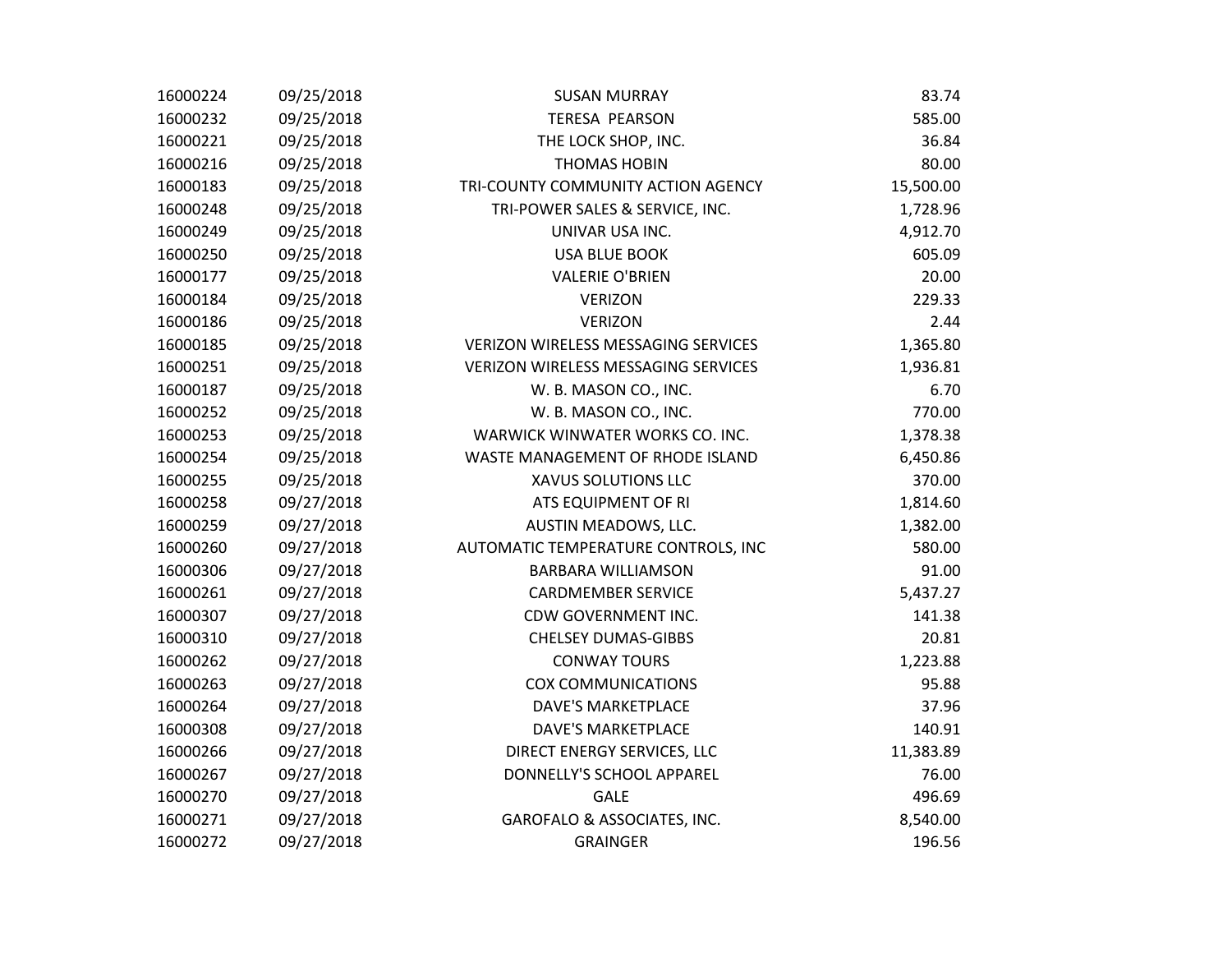| 16000273 | 09/27/2018 | HERITAGE VILLAGE ASSOCIATES LP         | 401.00    |
|----------|------------|----------------------------------------|-----------|
| 16000274 | 09/27/2018 | HOME DEPOT                             | 16.38     |
| 16000275 | 09/27/2018 | <b>HOME DEPOT</b>                      | 88.82     |
| 16000276 | 09/27/2018 | <b>HOME DEPOT</b>                      | 120.15    |
| 16000277 | 09/27/2018 | HOME DEPOT                             | 174.36    |
| 16000278 | 09/27/2018 | <b>HOME DEPOT</b>                      | 180.83    |
| 16000320 | 09/27/2018 | <b>HOPE YOUNG</b>                      | 83.72     |
| 16000279 | 09/27/2018 | <b>INGRAM BOOK GROUP</b>               | 900.54    |
| 16000311 | 09/27/2018 | <b>JIM LATHROP</b>                     | 200.00    |
| 16000269 | 09/27/2018 | <b>KATHRYN FORD RICHTER</b>            | 25.00     |
| 16000281 | 09/27/2018 | <b>LIBRARY OF AMERICA</b>              | 30.90     |
| 16000282 | 09/27/2018 | <b>MARY MARSLAND</b>                   | 10.00     |
| 16000283 | 09/27/2018 | MIDWEST TAPE                           | 1,156.29  |
| 16000287 | 09/27/2018 | <b>NATIONAL GRID</b>                   | 4,639.95  |
| 16000288 | 09/27/2018 | <b>NATIONAL GRID</b>                   | 160.18    |
| 16000289 | 09/27/2018 | <b>NATIONAL GRID</b>                   | 915.89    |
| 16000290 | 09/27/2018 | <b>NATIONAL GRID</b>                   | 37.52     |
| 16000291 | 09/27/2018 | NINIGRET MARINE, INC.                  | 610.16    |
| 16000284 | 09/27/2018 | NORTH KINGSTOWN ANIMAL HOSPITAL        | 55.00     |
| 16000285 | 09/27/2018 | NORTH KINGSTOWN ANIMAL HOSPITAL        | 515.50    |
| 16000286 | 09/27/2018 | NORTH KINGSTOWN ANIMAL HOSPITAL        | 628.10    |
| 16000313 | 09/27/2018 | <b>NORTHUP'S TOWING &amp; RECOVERY</b> | 427.50    |
| 16000292 | 09/27/2018 | <b>OCEAN STATE LIBRARIES</b>           | 11,249.04 |
| 16000293 | 09/27/2018 | <b>OSHEAN</b>                          | 19,845.17 |
| 16000268 | 09/27/2018 | PATRICK D. FLANAGAN                    | 477.21    |
| 16000294 | 09/27/2018 | PETERSON OIL SERVICE, INC.             | 2,598.78  |
| 16000314 | 09/27/2018 | PETERSON OIL SERVICE, INC.             | 397.57    |
| 16000295 | 09/27/2018 | <b>PITNEY BOWES</b>                    | 204.00    |
| 16000296 | 09/27/2018 | PRIME SYSTEMS INC                      | 363.00    |
| 16000312 | 09/27/2018 | <b>RALPH MOLLIS</b>                    | 105.00    |
| 16000297 | 09/27/2018 | SALK'S HARDWARE & MARINE INC.          | 51.95     |
| 16000315 | 09/27/2018 | SANTANDER LEASING, LLC                 | 40,332.24 |
| 16000298 | 09/27/2018 | <b>SLOCUM WOODS INC</b>                | 2,764.00  |
| 16000316 | 09/27/2018 | <b>STANDARD &amp; POOR'S</b>           | 14,500.00 |